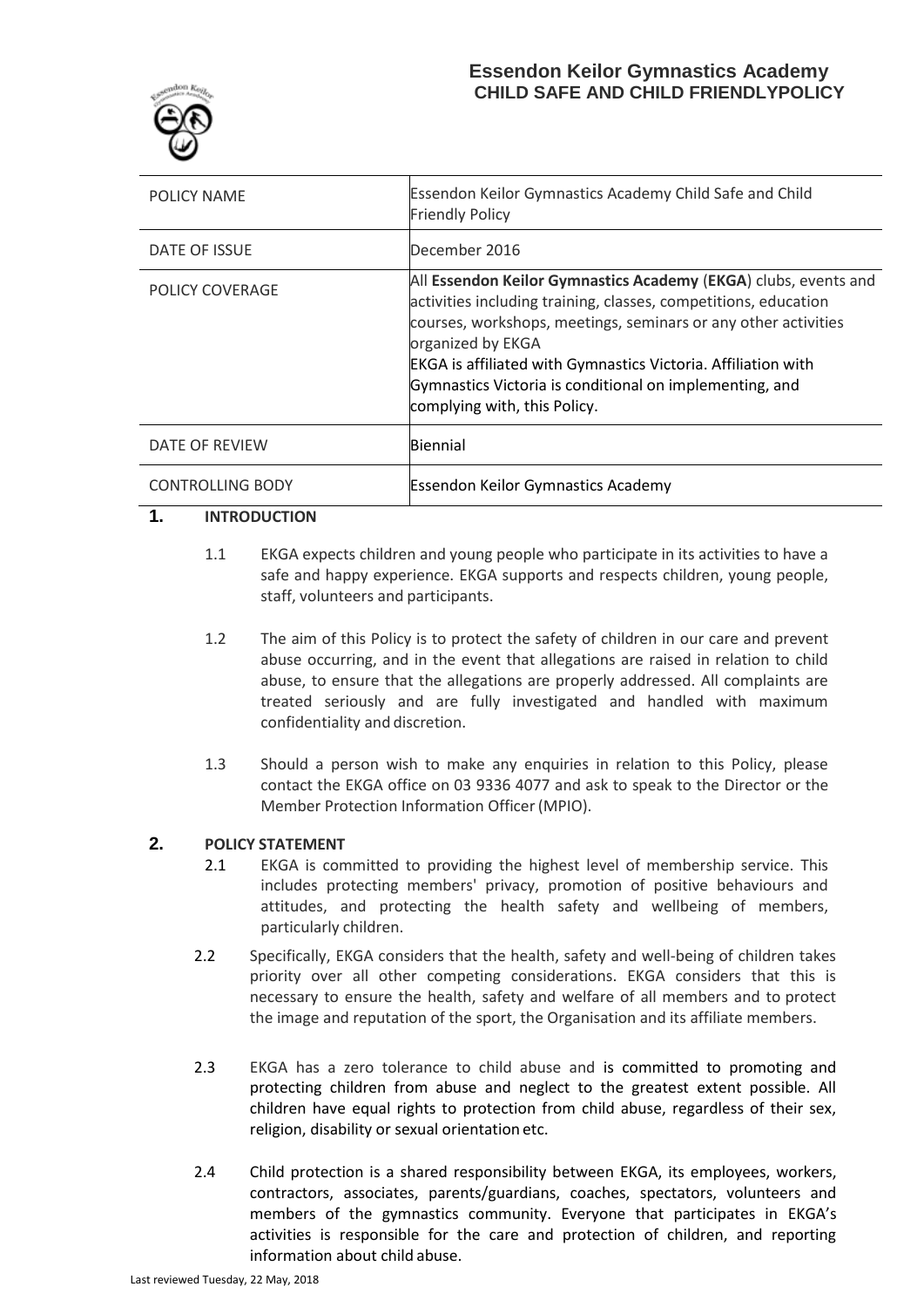- 2.5 EKGA supports the active participation of all children. It listens to their views, respects what they say and involves them when making decisions, where appropriate, especially about matters that will directly affect them (including their safety).
- 2.6 EKGA is also committed to the cultural safety of Aboriginal children, and those from culturally and/or linguistically diverse backgrounds, and to providing a safe environment for children living with a disability.
- 2.7 EKGA promotes fairness and consideration for all staff, volunteers and participants. For further details please refer to the Gymnastics Australia/Victoria Member Protection Policy.

### **3. SCOPE**

- 3.1 This Policy applies to participants, parents, spectators, contractors, officials, coaches, judges and staff throughout all EKGA events and activities.
- 3.2 This Policy will continue to apply retrospectively to a person or Member following the cessation of their association or employment with EKGA.
- 3.3 EKGA is affiliated with Gymnastics Victoria. Affiliation is conditional on EKGA implementing, and complying with, this Policy. Failure to implement and comply with this Policy may cause EKGA to end its affiliation with a club that is in breach of its obligations.

### **4. RELATED DOCUMENTS & LEGISLATIVE REQUIREMENTS**

- 4.1 This Policy must be read in conjunction with:
	- (a) the law of the Commonwealth and Victoria including but not limited to:
		- (i) Children, Youth and Families Act 2005 (Vic)
		- (ii) Child Wellbeing and Safety Amendment (Child Safe Standards) Act 2015 (Vic)
		- (iii) Crimes Act 1958 (Vic); and
		- (iv) Working with Children Act 2005 (Vic)
	- (b) EKGA policies and procedures, including but not limited to:
		- (i) Privacy Policy;
		- (ii) Codes of behaviour;
		- (iii) Member Protection Policy;
		- (iv) Grievance and Discipline procedures; and
		- (v) Photographic Policy and Authorised Photographers Agreement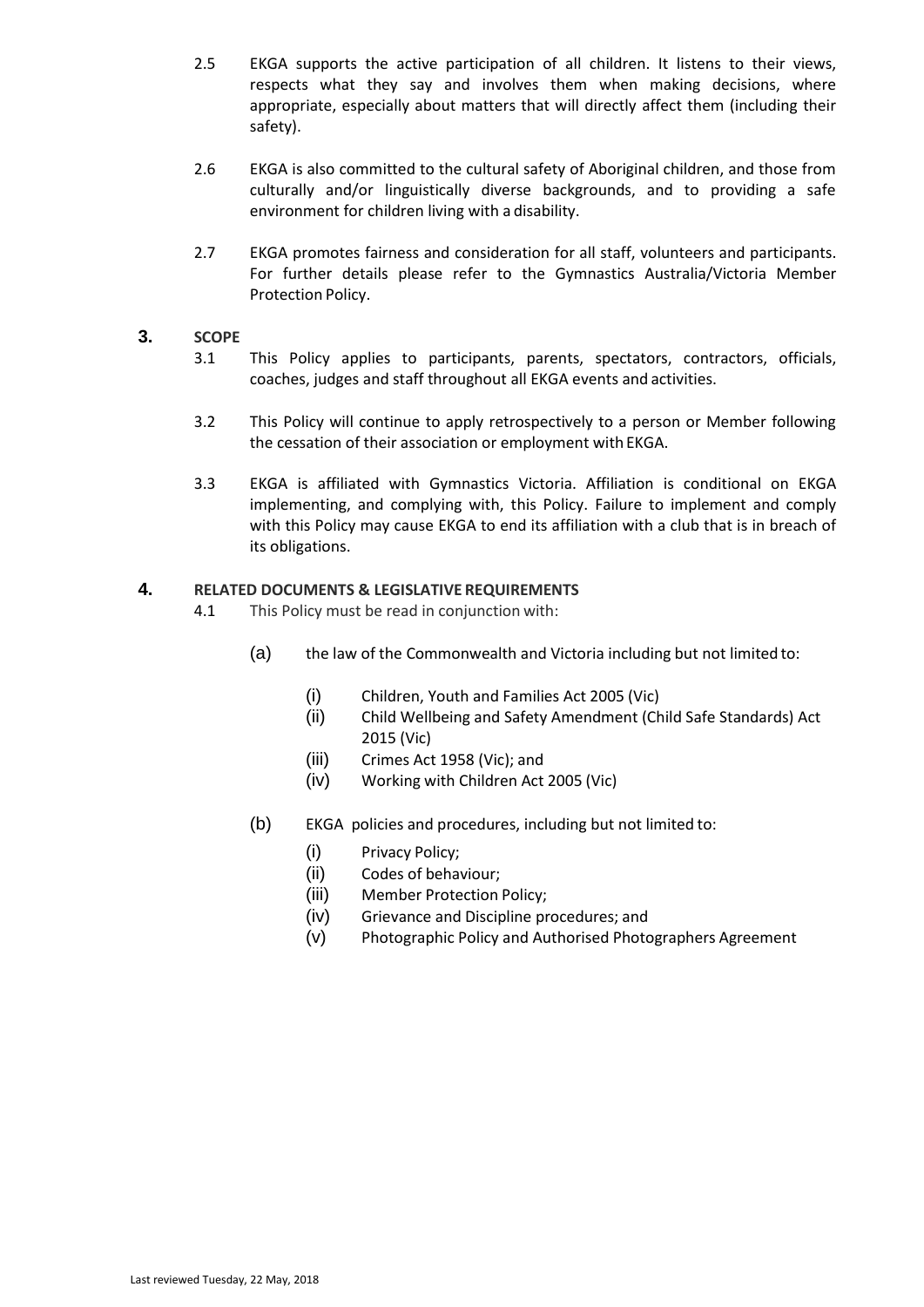## **5. DEFINITIONS**

- 5.1 **Child** means a person involved in the activities of EKGA (including athletes) and under the age of 18 years unless otherwise stated under the law applicable to the child.
- 5.2 **Child protection** means any responsibility, measure or activity undertaken to safeguard children from harm.
- 5.3 **Sexual offence** means any act which exposes a child to, or involves a child in, sexual processes beyond his or her understanding or contrary to accepted community standards. Sexually abusive behaviours can include the fondling of genitals, masturbation, oral sex, vaginal or anal penetration by a penis, finger or any other object, fondling of breasts, voyeurism, exhibitionism, and exposing the child to or involving the child in pornography. It includes child grooming, which includes actions deliberately undertaken with the aim of befriending and establishing an emotional connection with a child (or the child's carer, family or supervisor) to lower the child's inhibitions and prepare them for engagement in a sexual offence.
- 5.4 **Mandatory reporter** means a person who is legally required to make a report to the Department of Human Services or the Police if they form a belief on reasonable grounds that a child is in need of protection. It includes teachers, principals, registered psychologists, nurses, doctors and midwives.

### **6. Recognising and reporting child abuse**

- 6.1 A person may, in the course of participating in the sport or other activities of EKGA or carrying out their work, form a belief on reasonable grounds that a child is in need of protection from child abuse.
- 6.2 If a person is concerned about an immediate risk to a child's safety, the person must phone "000" as soon as practicable.
- 6.3 **Child abuse** can be divided into four categories:
- a) **Physical abuse**: occurs when a child has suffered, or is likely to suffer, significant harm as a result of a physical injury, such as a non- accidental physical injury.
- b) **Sexual abuse**: occurs when a child has suffered, or is likely to suffer, significant harm as a result of sexual abuse, such as when a child is exploited, or used by another for his or her sexual gratification or sexual arousal, or for that of others.
- c) **Emotional and psychological abuse**: occurs when a child has suffered, or is likely to suffer, emotional or psychological harm of such a kind that the child's emotional or intellectual development is or is likely to be significantly damaged; and
- d) **Neglect**: occurs when a child's physical development or health has been, or is likely to be significantly damaged. It refers to an omission, such as depriving a child of food, clothing, warmth, hygiene, intellectual stimulation, supervision and safety, attachment to and affection from adults, or medical care.
	- 6.4 Child abuse includes any actions that results in actual or potential harm to a child, in circumstances where the child's parents have not protected, or are unlikely to protect, the child.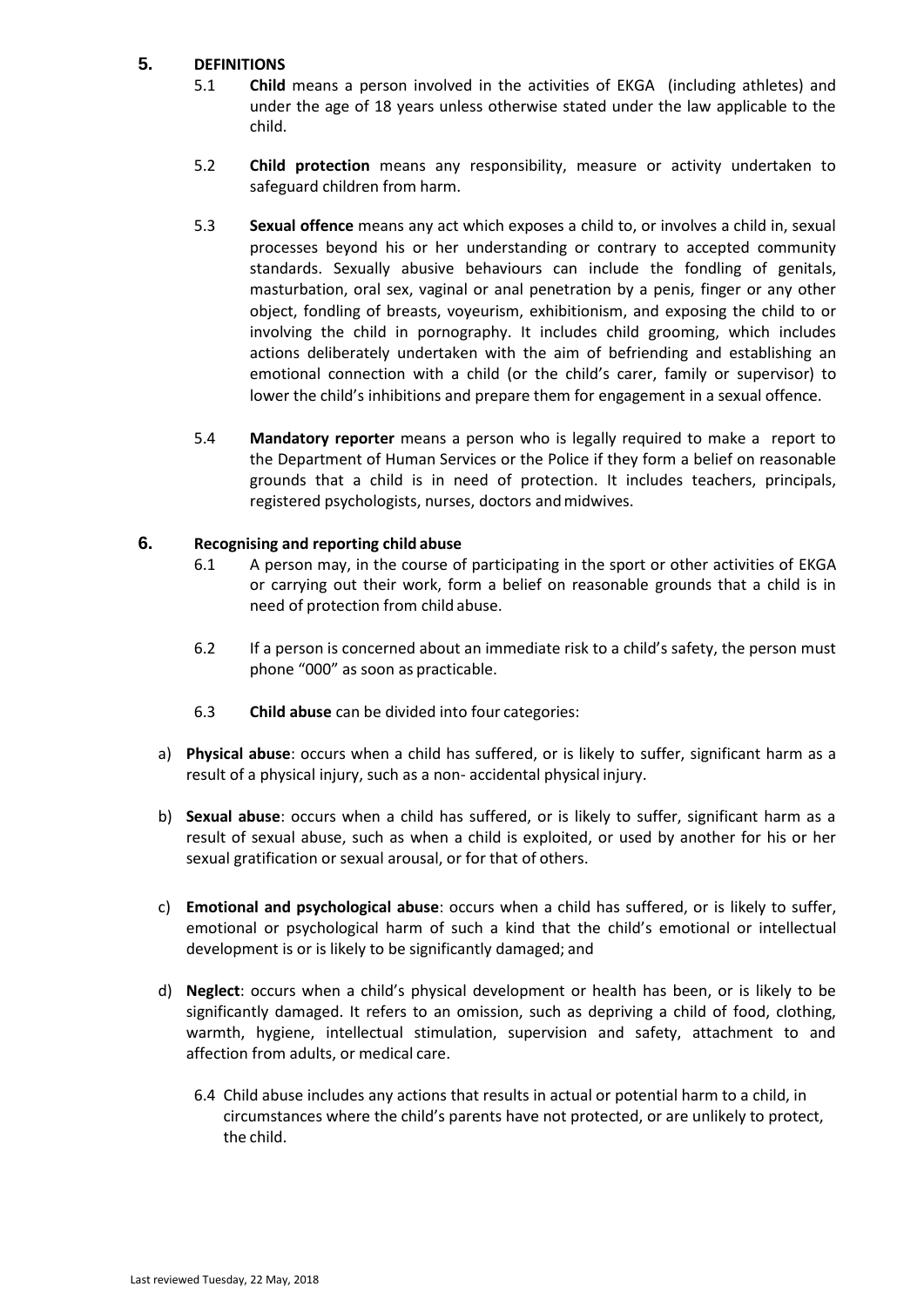#### **Mandatory reporters**

- 6.5 Select classes of people in the community (including teachers, nurses and doctors) are required by law to report to the Child Protection Unit of the Department of Health and Human Services (**DHHS**) where they have formed a belief, on reasonable grounds, that a child is in need of protection because they have suffered (or are likely to suffer) significant harm due to physical or sexual abuse.
- 6.6 This report must be made as soon as practicable, and after each occasion where he or she becomes aware of a further reasonable grounds for the belief.

#### **Reasonable grounds for belief**

- 6.7 A reasonable belief is formed if a reasonable person believesthat:
	- (a) the child is in need of protection;
	- (b) the child has suffered or is likely to suffer significant harm as a result of physical or sexual injury; and
	- (c) the child's parents are unable or unwilling to protect thechild.
- 6.8 To form a reasonable belief, you should consider and objectively assess all the relevant facts, such as the source of the allegation and how it was communicated, the nature of and details of the allegation, and whether there are any other related matters known regarding the alleged perpetrator.
- 6.9 A "reasonable belief" or a "belief on reasonable grounds" is not the same as having proof, but is more than mere rumour orspeculation.
- 6.10 You will have reasonable grounds to notify if:
	- (a) a child states that they have been physically or sexually abused;
	- (b) a child states that they know someone who has been physically or sexually abused (sometimes the child may be talking about themselves);
	- (c) someone who knows a child states that the child has been physically or sexually abused;
	- (d) professional observations of the child's behaviour or development leads a professional to form a belief that the child has been physically or sexually abused or is likely to be abused; or
	- (e) signs of abuse lead to a belief that the child has been physically or sexually abused.

#### **Voluntary reporters**

6.11 In addition to the mandatory reporting obligations above, any person who believes on reasonable grounds that a [child](http://www.austlii.edu.au/au/legis/vic/consol_act/cyafa2005252/s3.html#child) is in need of protection from any form of child abuse, *may* disclose that information to the Police or DHHS.

#### **Reporting child sexual abuse**

6.12 If a person receives information that leads them to form a reasonable belief that a sexual offence has been committed in Victoria against a child (under the age of 16 years) by another person (of or over the age of 18 years), the person has a legal obligation to disclose that information to the Police as soon as it is practicable. Individuals who fail to comply with this obligation under the *Crimes Act 1958* (Vic) may be subject to a penalty of 3 years imprisonment.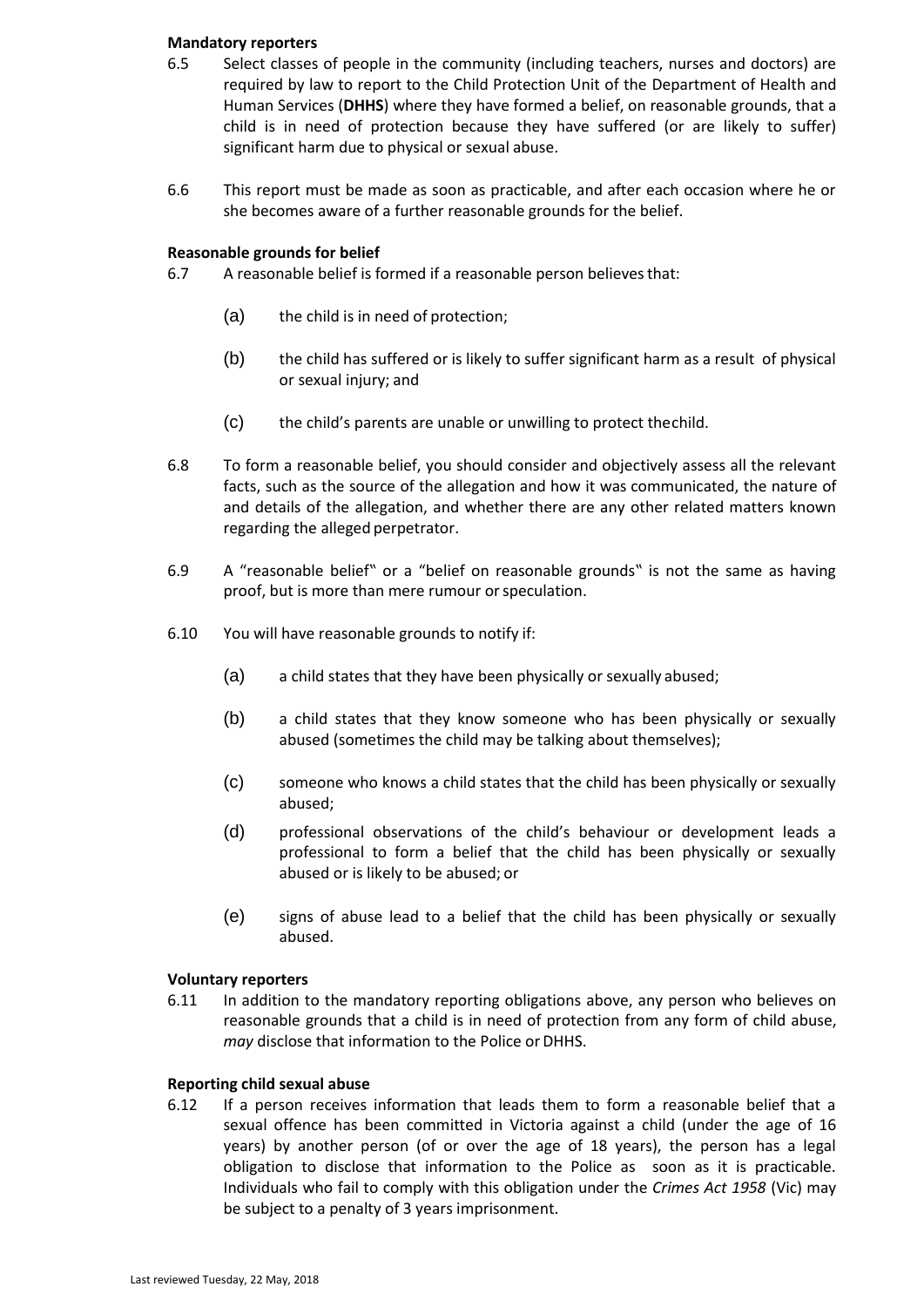#### **EKGA's approach to reports of abuse**

- 6.13 EKGA supports and encourages a person to make a report to the Police or DHHS if they form a belief on reasonable grounds that a child is in need of protection, or they are concerned about the safety, health or wellbeing of a child.
- 6.14 Any person that makes a report in good faith in accordance with their reporting obligations (whether mandatory or discretionary) will be supported by EKGA, and will not be penalised by EKGA for making the report.
- 6.15 If a person is uncertain as to whether they should make a report to an external authority in relation to the safety of a child, they may speak to the EKGA Director or MPIO for guidance and information. If in doubt, ask for assistance.
- 6.16 If an allegation is made against a member of staff or volunteer, EKGA will follow the reporting procedure and take all steps to ensure that the safety of the child is paramount. An initial step will involve the withdrawal of the accused person from active duty, which could entail standing down, reassignment to a role without direct contact with children, working under closer supervision during an investigation, working from home, or any other measures deemed appropriate depending on the seriousness of the allegation.
- 6.17 EKGA will investigate allegations of inappropriate conduct against a child in accordance with procedural fairness and will handle the allegations in a confidential manner to the greatest extent possible.
- 6.18 EKGA will cooperate with the directions of the Police and/or DHHS in relation to any investigation conducted by these authorities.
- 6.19 EKGA will keep a register of any allegations regarding inappropriate conduct.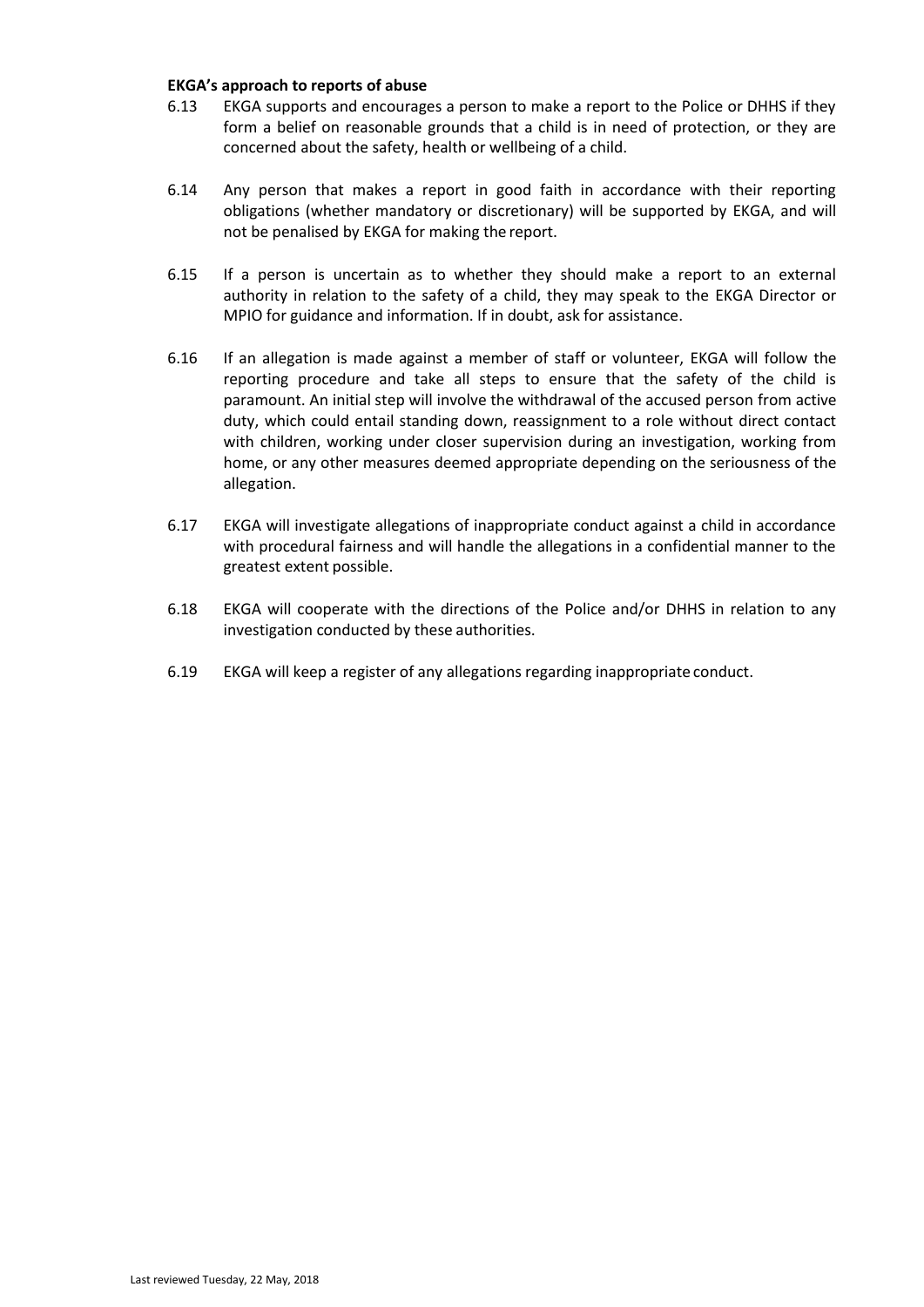#### **1. CHILD SAFE AND CHILD FRIENDLY GUIDELINES**

# **1.1 Change Rooms**

Adult officials, regardless of gender, should only enter change rooms if accompanied by another adult. Prior to entering change rooms, officials should notify the people in the change room of their intended entrance. This requirement does not apply to parents/legal guardians when in a room with their child.

# **1.2 Hotel rooms and other accommodation**

No official should be alone in the room of an athlete without the presence of another adult. The doors should always be open. Should it be necessary for an official to be alone in the room of an athlete, the Team Manager or other responsible official must be informed. This requirement does not apply to parents/legal guardians when in a room with their child.

# **1.3 Travel - General**

All team members over 18 years of age retain an overriding responsibility for the welfare of all athletes they accompany during team travel activities. They must maintain a 'duty of care' towards the athletes and they must avoid unaccompanied and unobserved activities with persons less than 18 years of age wherever possible. This requirement does not apply to parents/legal guardians when in a room with their child.

# **1.4 Sexual Relationships while on tour.**

During all team travel activities officials must not, under any circumstances engage in conduct of a sexual nature with an athlete. Improper conduct of a sexual nature by an official towards an athlete includes any form of child sexual abuse (defined within the *EKGA Member Protection Policy)* as well as but not limited to the following:

- (a) inappropriate conversations of a sexual nature;
- (b) obscene language of a sexual nature;
- (c) suggestive remarks or actions;
- (d) jokes of a sexual nature;
- (e) obscene gestures;
- (f) unwarranted and inappropriate touching;
- (g) sexual exhibitionism;
- (h) use of any ICT device to show/watch offensive material; and
- (i) any other action that could lead to an athlete being physically, emotionally of psychologically harmed.

# **1.5 Adults underinvestigation**

Adults under investigation in relation to a matter involving child abuse, or any matter which has the potential to render their Working With Children Check (WWCC) (or if based in another State the equivalent requirement), assessment notice withdrawn or a detention order imposed, may be prohibited, by EKGA, from participating in EKGA activities.

# **1.6 Coach Assistance - Spotting**

Spotting is a necessary part of gymnastics that is required for the safety of the athletes. All coaches must ensure that all physical contact with the athletes which occurs when 'spotting' is appropriate for the situation and necessary for the athlete's safety. It is strongly recommended that coaches ensure that there are other adults present whenever coaching and take care to explain the spotting procedure to the child gymnast.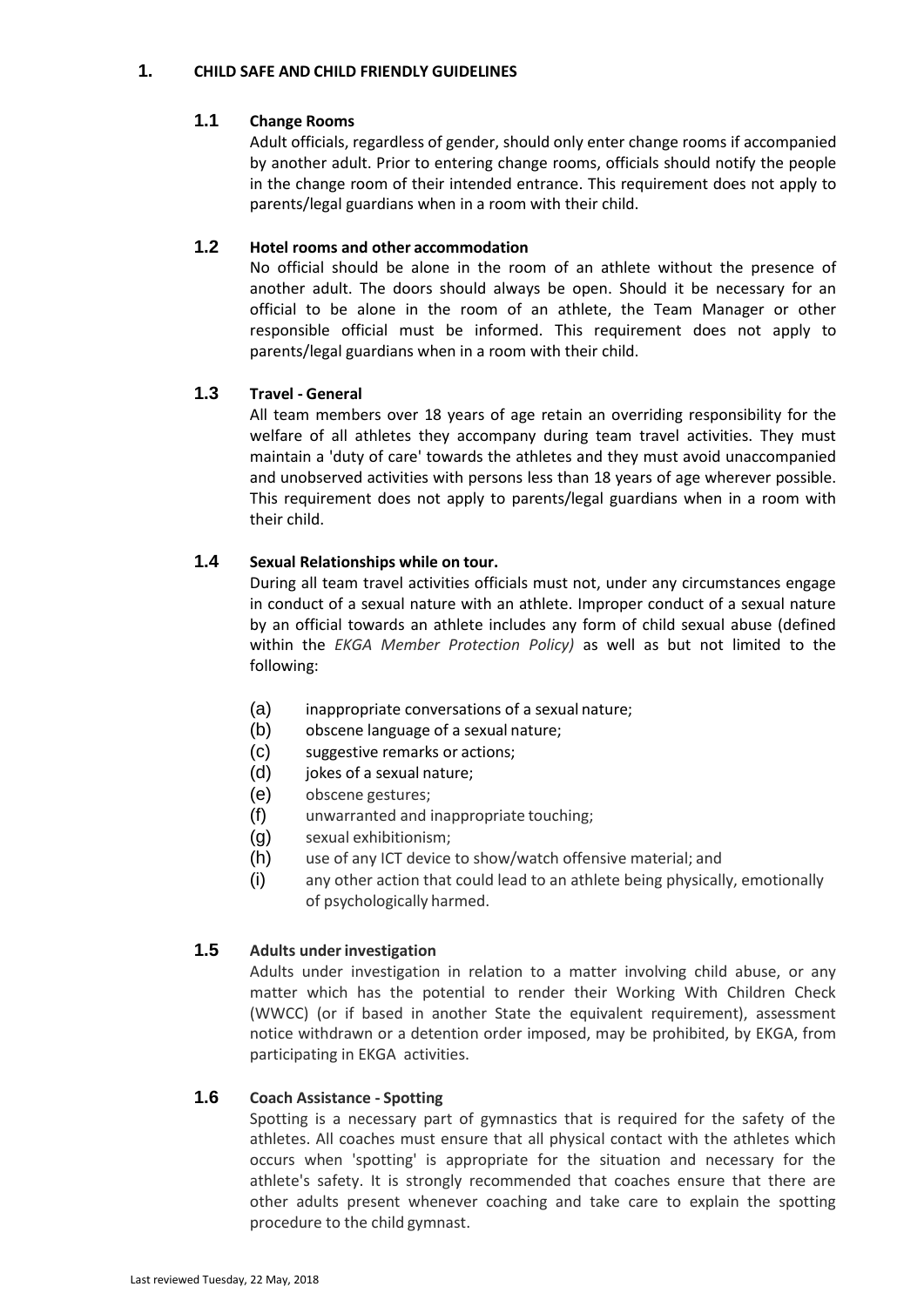# **7. ENGAGING NEW PERSONNEL**

- 7.1 The minimum standard for background checks of employees and volunteers of EKGA and its members is the law as it applies in Victoria.
- 7.2 EKGA undertakes a comprehensive recruitment and screening process for all staff and volunteers which aimsto:
	- (a) promote and protect the safety of all children who participate in the activities of EKGA;
	- (b) identify and recruit the safest and most suitable candidates who share EKGA's values and commitment to protect children;and
	- (c) prevent a person from working at EKGA if they pose an unacceptable risk to children.
- 7.3 EKGA requires staff and volunteers to pass the recruitment and screening process prior to commencing their engagement with EKGA .
- 7.4 As part of the screening and recruitment process, an applicant must provide appropriate evidence (e.g. WWCC or other state equivalent and/or Police check) to show that they are suitable to work with children and young people in a recreational setting.
- (a) All EKGA staff and Board members require a WWCC.
- (b) The following key event personnel must have a valid WWCC:
	- (i) those paid by EKGA for their services (excluding bump in and bump out);
	- (ii) volunteers;
	- (iii) relevant contractors who may have unsupervised access to children;
	- (iv) anyone else who EKGA staff feel require a WWCC due to the nature of the work that they are undertaking for EKGA .
- 7.5 The type of evidence that an applicant is required to provide to EKGA will vary depending on the type of position that they are applying for. However, an applicant will not be offered a position until they provide the required evidence to EKGA .
- 7.6 EKGA will exercise discretion and may require applicants to provide a Police check in accordance with the law and as appropriate, before they commence their engagement and during their time with EKGA in regularintervals.
- 7.7 EKGA will undertake thorough reference checks prior to engaging any personnel.
- 7.8 Once engaged, EKGA will provide staff and volunteers with access to the policy and staff and volunteers must review and acknowledge their understanding of the policy.
- 7.9 EKGA requires that affiliated clubs ensure all staff and volunteers (including coaches and any officials) likely to have contact with gymnasts (and other children) have a current working with children check, which needs to be signed off annually as part of the affiliation process. Clubs which do not comply with their legal obligations will be found to have not complied with the EKGA affiliation requirements and will be disaffiliated.
- 7.10 EKGA requires all affiliated club personnel including owners, participants, Volunteers, Coaches and Judges and anyone else who has contact with children to possess a valid working with children check. Any costs associated with gaining a valid working with children check is at EKGA's discretion.